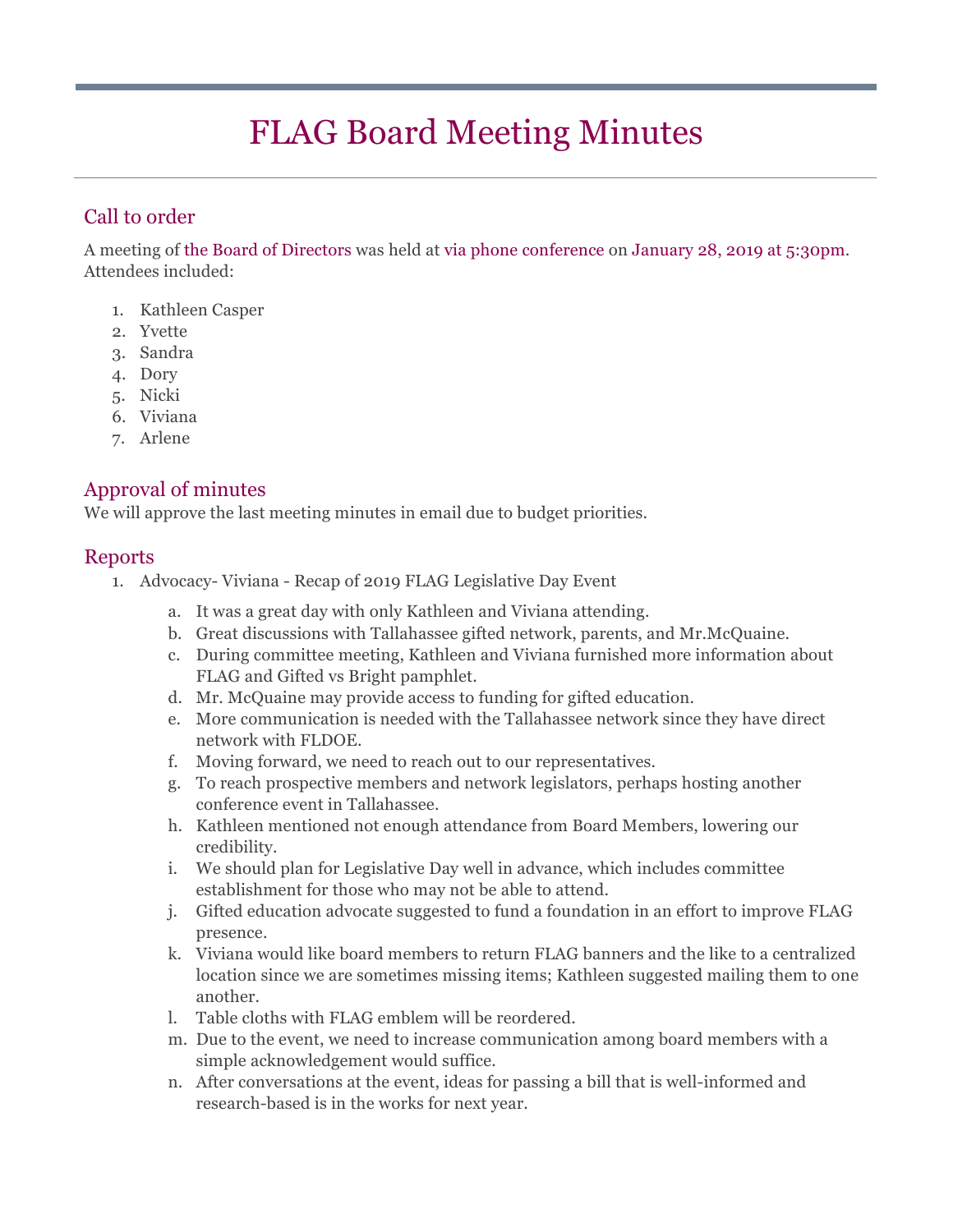- 2. Treasurer Report: Yvette -Approval of 2018 Actuals and Proposed 2019 Budget (budget sent to everyone on 1/24/19- and lease see comments in email below)
	- a. 2019 Proposed Budget (Conservative Estimates)

| <b>Conference Items</b>   | Amount (\$) |
|---------------------------|-------------|
| <b>Vendors</b>            | 6,000.00    |
| Savings withdrawal*       | 7,000.00    |
| <b>Auctions</b>           | 500.00      |
| <b>Speakers</b>           | 4,000.00    |
| <b>Bags</b>               | 200.00      |
| <b>Venue</b>              | 3,500.00    |
| A/V Equipment             | 2,500.00    |
| <b>Giveaways</b>          | 200.00      |
| <b>Printing</b>           | 500.00      |
| <b>Supplies</b>           | 300.00      |
| <b>Board Travel</b>       | 3,500.00    |
| <b>Board Food</b>         | 800.00      |
| <b>Scholarship Awards</b> | 6,000.00    |
| <b>Name Badges</b>        | 300.00      |
| <b>Catering</b>           | 5,000.00    |
| <b>Decorations</b>        | 100.00      |

\* Overage amount that should be spent down.

#### **TOTAL: \$26,900.00**

| <b>Legislative Day Items</b> | Amount (\$) |
|------------------------------|-------------|
| <b>Board Expenses</b>        | 200.00      |
| <b>Travel</b>                | 500.00      |
| Postage                      | 150.00      |
| <b>Office Supplies</b>       | 100.00      |

#### **TOTAL: \$950.00**

| <b>FLAG Items</b>                                                                                                                                                                                                                                                 | Amount (\$)  |
|-------------------------------------------------------------------------------------------------------------------------------------------------------------------------------------------------------------------------------------------------------------------|--------------|
| <b>Conference Registration</b>                                                                                                                                                                                                                                    | $3,000.00*$  |
| <b>Travel</b>                                                                                                                                                                                                                                                     | $5,200.00*$  |
| <b>Regional Meetings Travel</b>                                                                                                                                                                                                                                   | 300.00       |
| <b>Banners, Signs, and Brochures</b>                                                                                                                                                                                                                              | 200.00       |
| <b>NAGC Fees</b>                                                                                                                                                                                                                                                  | 550.00       |
| <b>Conference Insurance</b>                                                                                                                                                                                                                                       | 3,100.00     |
| <b>Government Fees</b>                                                                                                                                                                                                                                            | 500.00       |
| <b>Tax Preparation</b>                                                                                                                                                                                                                                            | 500.00       |
| <b>Conference Planner</b>                                                                                                                                                                                                                                         | 10,000.00    |
| <b>Regional Training/Events</b>                                                                                                                                                                                                                                   | $1,250.00**$ |
| <b>Reg. Train/Events Travel</b>                                                                                                                                                                                                                                   | 100.00       |
| <b>Technology/Website</b><br><b>The Contract Contract Contract Contract Contract Contract Contract Contract Contract Contract Contract Contract Contract Contract Contract Contract Contract Contract Contract Contract Contract Contract Contract Contract C</b> | 1,600.00     |

**\*Expenses for each conference—NAGC, World, and SENG Conferences.**

**\*\*Split by 5 regions.**

#### **2019 OUTLOOK TOTAL: \$55,150.00**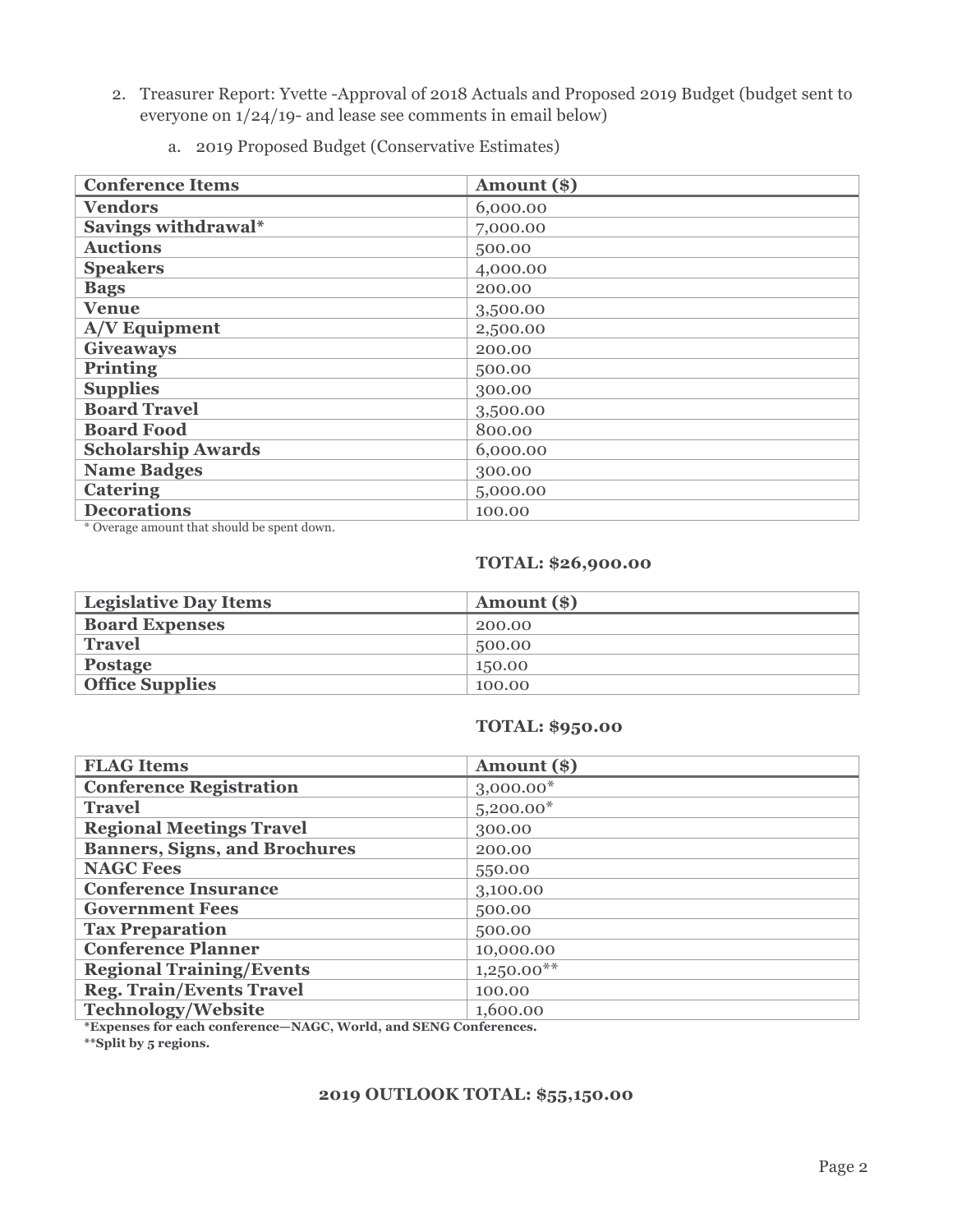- b. 2018 Conference Planner, Daphne did professional job but additional cost became a concern; incident occurred when no clear contracts with keynote speakers were made, even though it was implied through verbal contract.
- c. Propose to send Patti, keynote speaker, \$400.00, which would account for the underutilization of 2018 budget.
- d. We should not profiting and thus spend down the \$7,000.00 overage; suggestions include entertainment, FLAG projects, and reimbursements to closely zero-out the budget.
- 3. President-Elect/Conference Committee Chair: Yvette
	- a. Conference Planner Contract Options for vote: Motion to use Daphne to resubmit another proposal with \$10,000, if not then continue to screen and interview for prospects. No hiring without board vote.
	- b. Vote Results Approved:
		- i. Kathleen Casper Aye
		- ii. Yvette Aye
		- iii. Sandra Aye
		- iv. Dory Aye
		- v. Nicki Aye
		- vi. Viviana Aye
		- vii. Arlene Aye
- 4. Regional Updates: please send any reporting items to all board members to conserve time.
	- a. Region 1- Kim
	- b. Region 2- Arlene
	- c. Region 3- Samantha
	- d. Region 4- Veronica
- 5. Public Relations: Dory
	- a. Updates for PR newsletter articles, etc.
	- b. Send newsletter items to Dory.

### New Business

Vote to approve Budget items discussed in Reports above

- a. Motion the board to approve the actuals for 2018 to proposed budget for 2019
	- a. Vote Results Approved
		- i. Kathleen Casper Aye
		- ii. Yvette Aye
		- iii. Sandra Aye
		- iv. Dory Aye
		- v. Nicki Aye
		- vi. Viviana Aye
		- vii. Arlene Aye